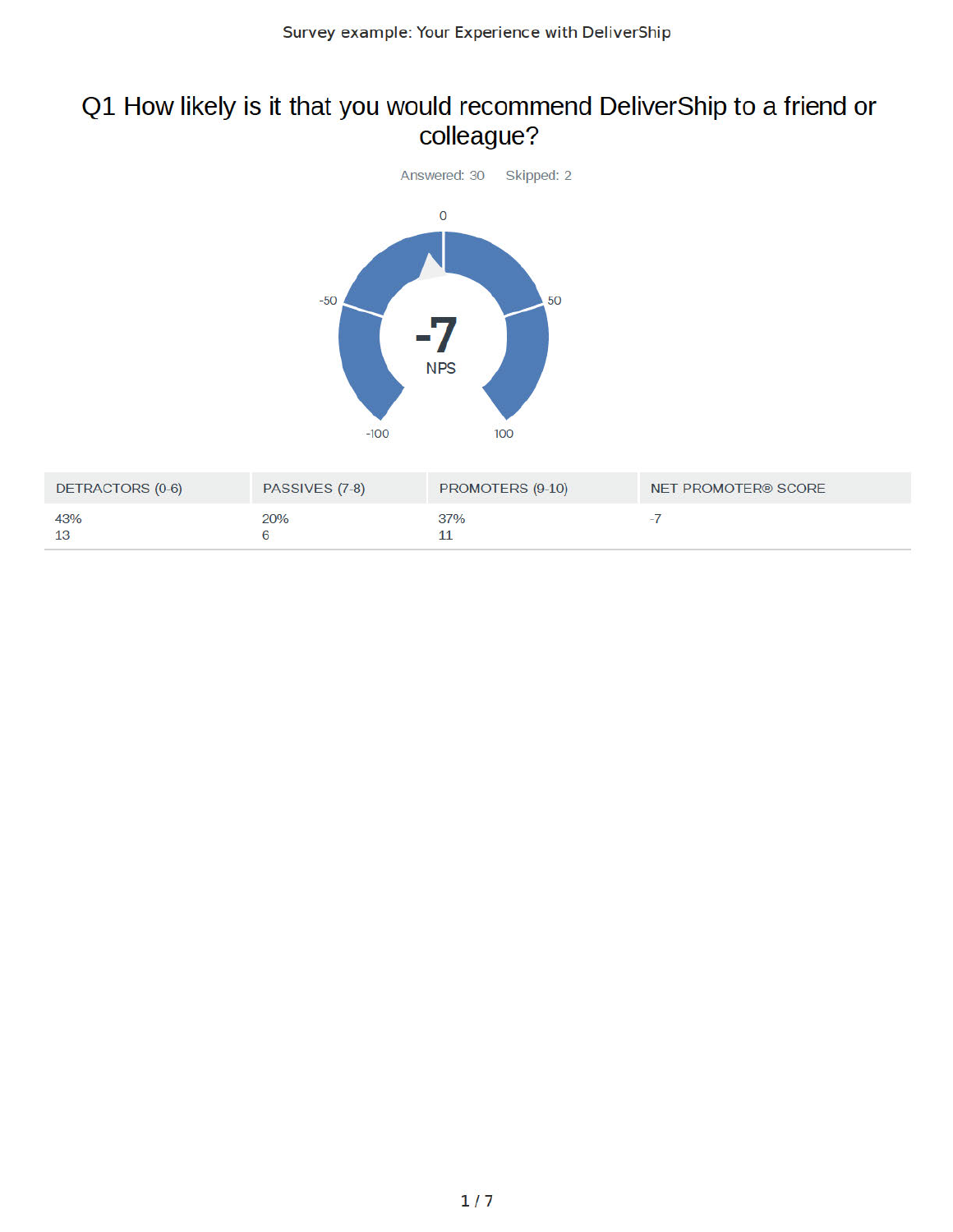# Q2 Overall, how satisfied or dissatisfied are you with DeliverShip?



 $6\phantom{a}$ 

 $\overline{9}$ 

3

5

 $\overline{7}$ 

30

Ve y d ssat sf ed

**TOTAL**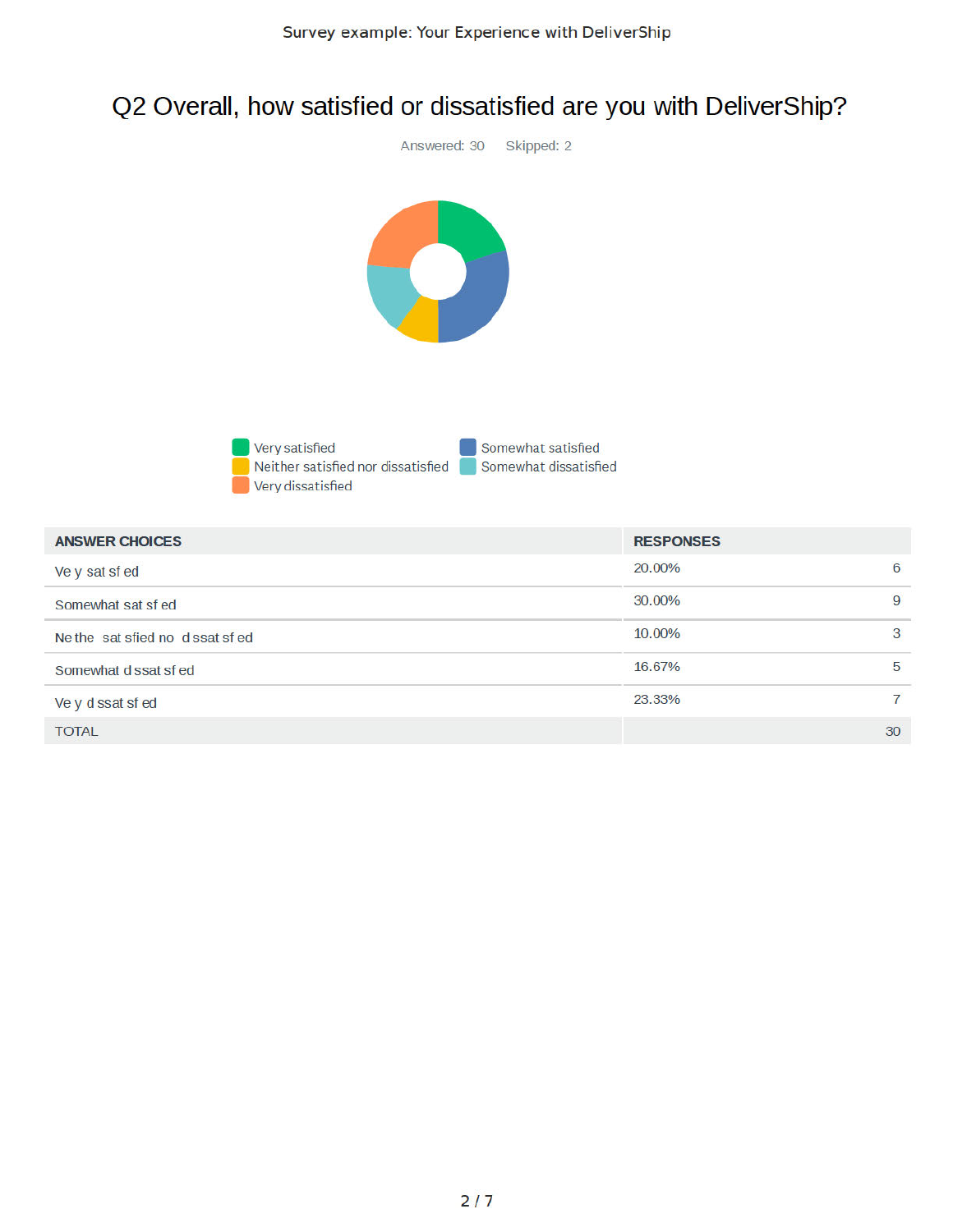### Q3 Which of the following words would you use to describe our shipping services? Select all that apply.

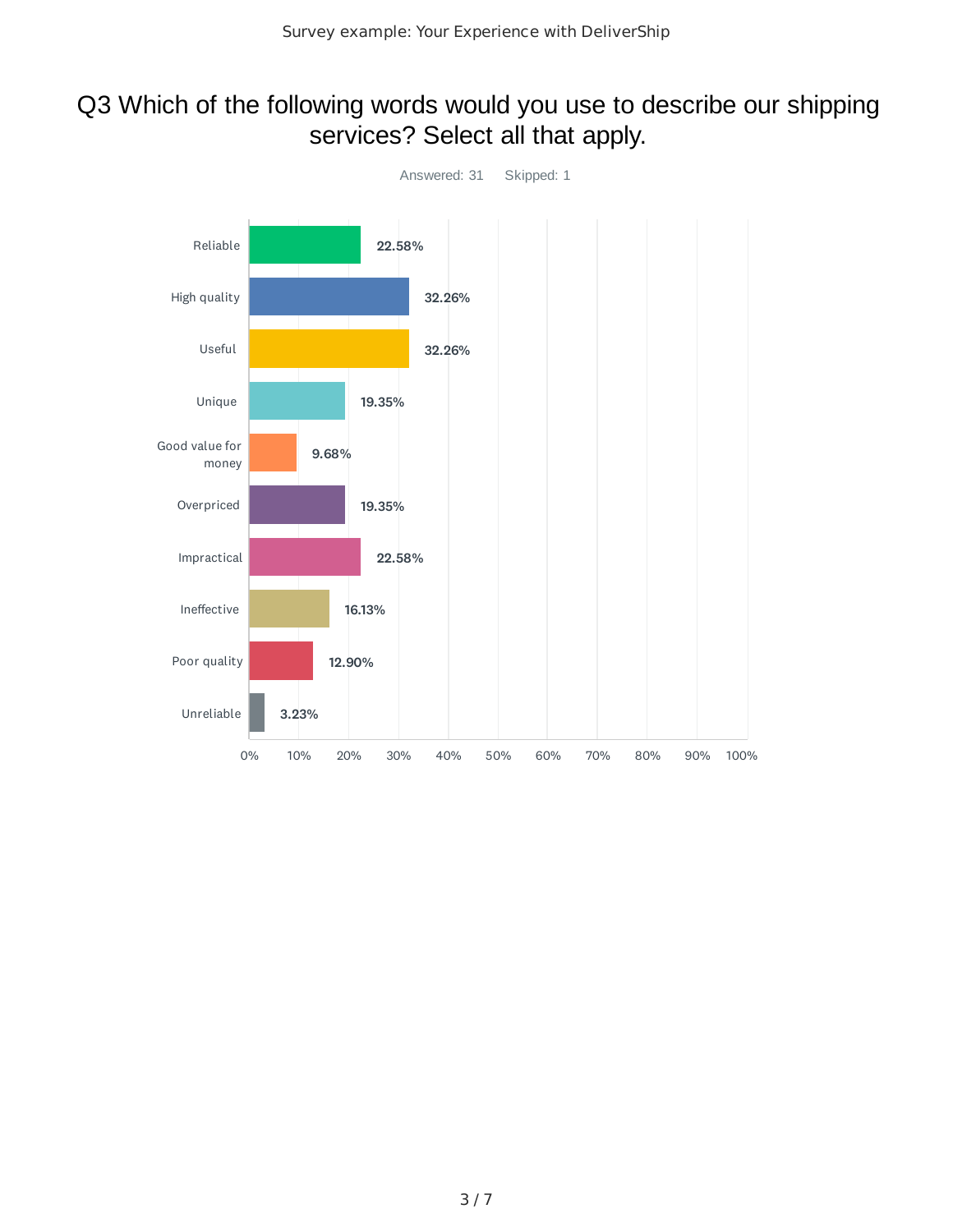#### Survey example: Your Experience with DeliverShip

| <b>ANSWER CHOICES</b> | <b>RESPONSES</b>          |
|-----------------------|---------------------------|
| Reliable              | $\overline{7}$<br>22.58%  |
| High quality          | 10<br>32.26%              |
| Useful                | 32.26%<br>10              |
| Unique                | 6<br>19.35%               |
| Good value for money  | $\mathbf{3}$<br>9.68%     |
| Overpriced            | $6\phantom{1}6$<br>19.35% |
| Impractical           | $\overline{7}$<br>22.58%  |
| Ineffective           | 5<br>16.13%               |
| Poor quality          | 12.90%<br>$\overline{4}$  |
| Unreliable            | 3.23%<br>$1\,$            |
|                       |                           |

Total Respondents: 31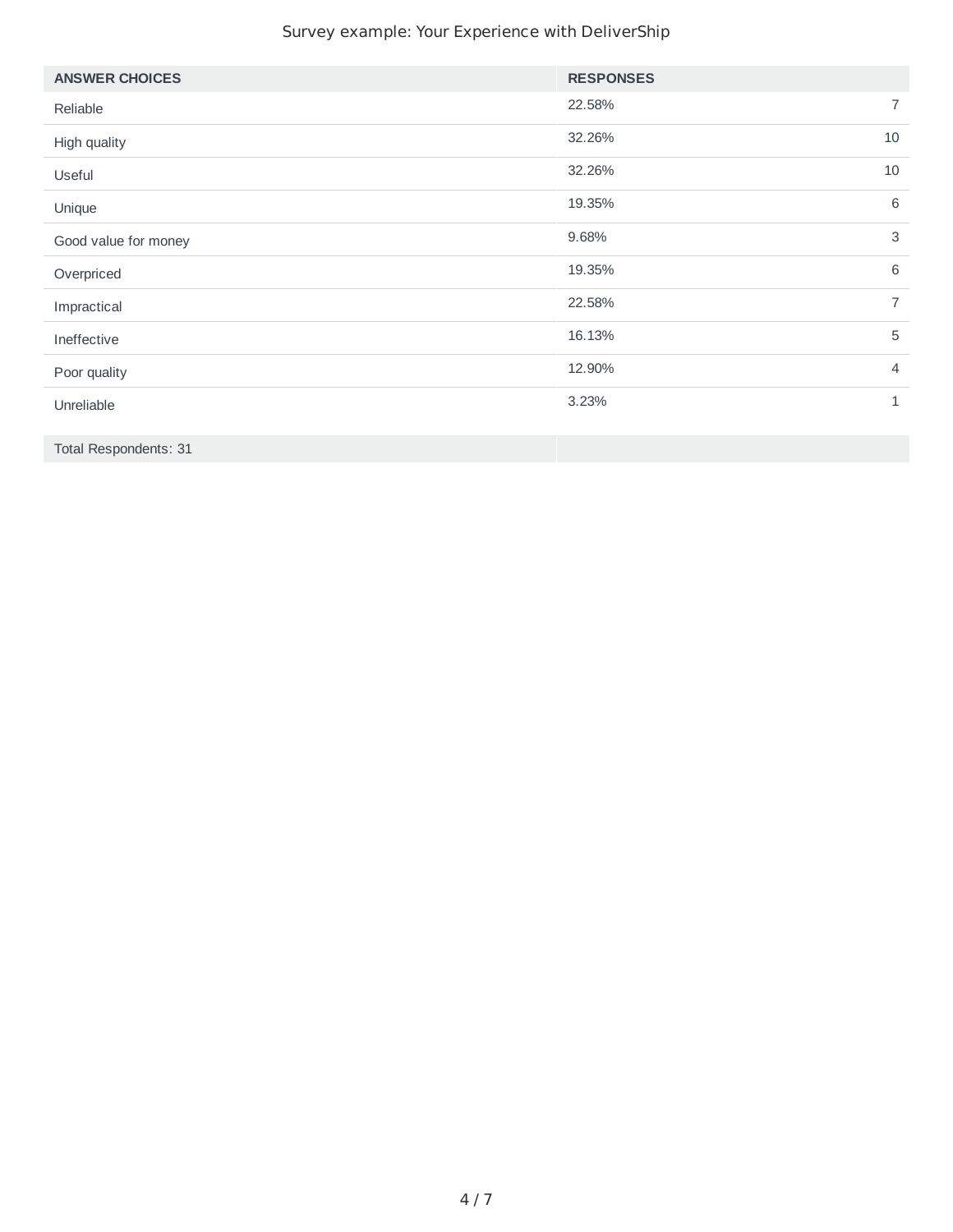### Q4 How responsive have we been to your questions or concerns about our services?



| <b>ANSWER CHOICES</b> | <b>RESPONSES</b> |  |
|-----------------------|------------------|--|
| Ext eme y espons ve   | 20,00%<br>6      |  |
| Ve y espons ve        | 23.33%<br>7      |  |
| Somewhat espons ve    | 33.33%<br>10     |  |
| Not so espons ve      | 6.67%<br>2       |  |
| Not at a espons ve    | 6.67%<br>2       |  |
| Not app cabe          | 3<br>10.00%      |  |
| <b>TOTAL</b>          | 30               |  |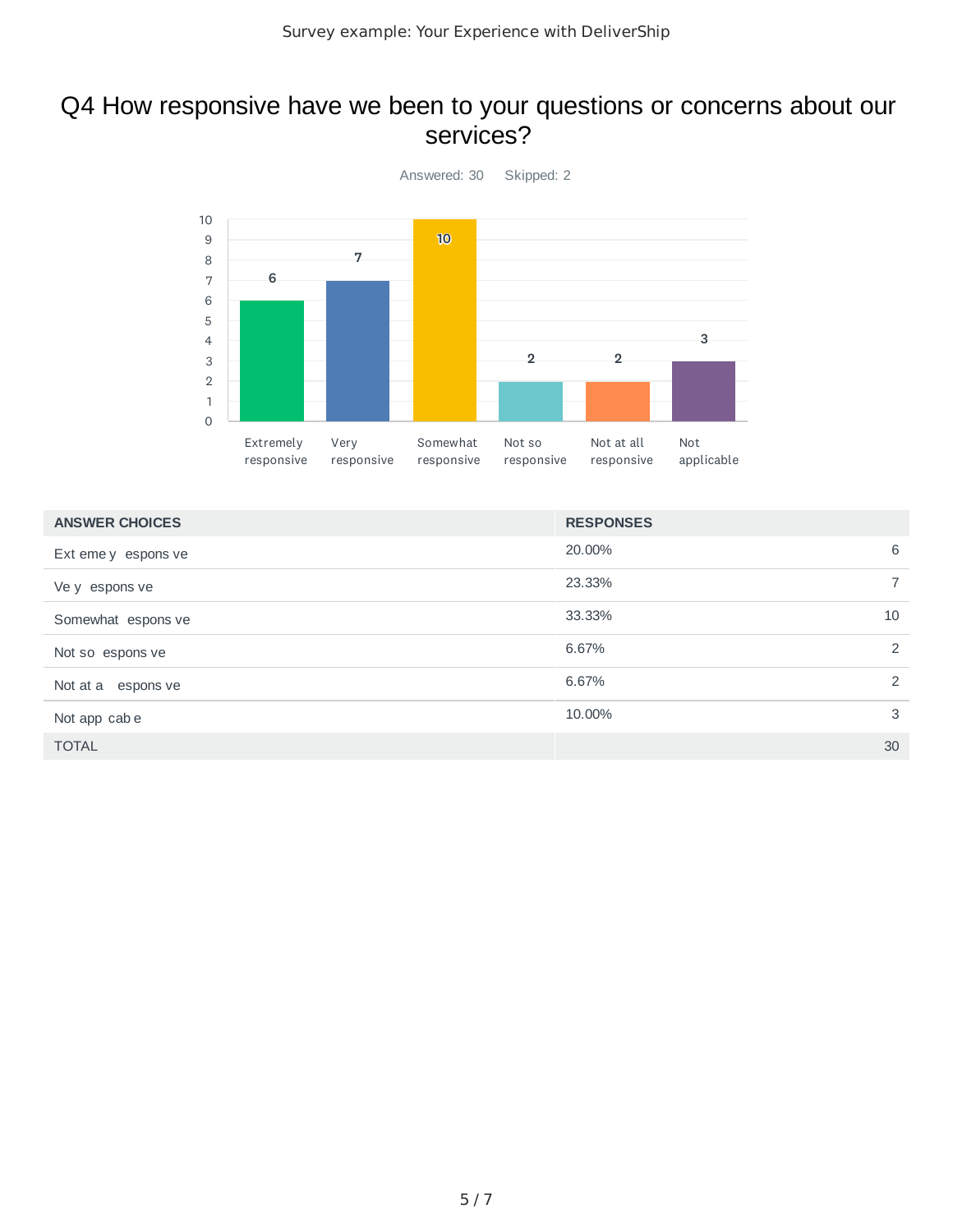### Q5 How long have you been a customer of Delivership?



| <b>ANSWER CHOICES</b>         | <b>RESPONSES</b> |                |
|-------------------------------|------------------|----------------|
| Ths s my f st pu chase        | 25.00%           | 8              |
| Less than s x months          | 37.50%           | 12             |
| S x months to a yea           | 12.50%           | $\overline{4}$ |
| $1 - 2$ yeas                  | 9.38%            | 3              |
| 3 o mo e years                | 6.25%            | 2              |
| I haven't made a pu chase yet | 9.38%            | 3              |
| <b>TOTAL</b>                  |                  | 32             |